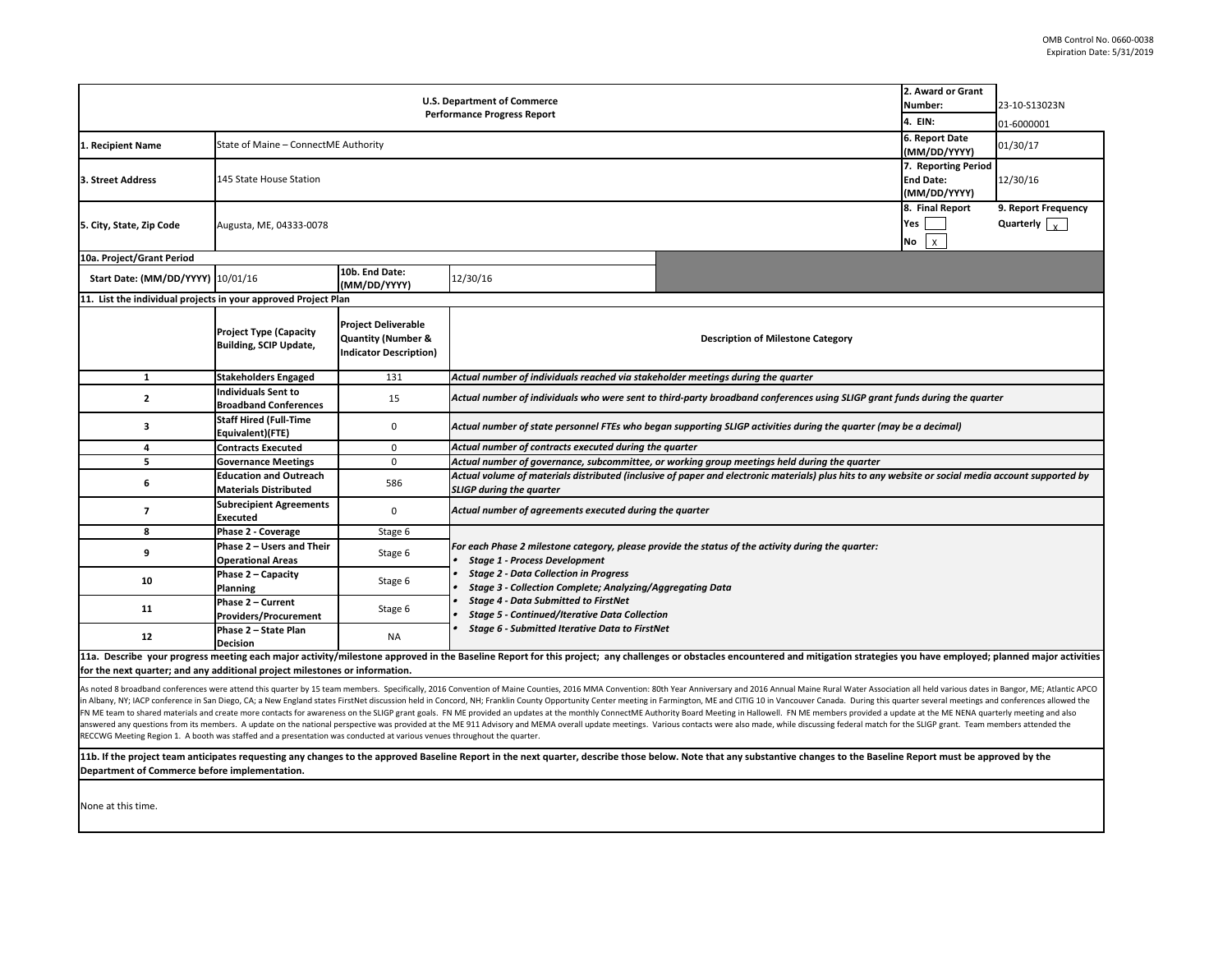| 11c. Provide any other information that would be useful to NTIA as it assesses this project's progress.                                                                                                                                                                                                                                                                                                     |                            |  |                           |                      |                                      |                   |                 |                                                |                                                 |
|-------------------------------------------------------------------------------------------------------------------------------------------------------------------------------------------------------------------------------------------------------------------------------------------------------------------------------------------------------------------------------------------------------------|----------------------------|--|---------------------------|----------------------|--------------------------------------|-------------------|-----------------|------------------------------------------------|-------------------------------------------------|
| The MEMA status and awareness meetings occurred throughout the quarter, along with ongoing discussions for a New England regional meetings and other events are also being planned for the coming quarter. Education and outre<br>is ongoing. State plan and Governor communication planning are in process; an executive meeting was held to update all avenues to the governor's office for transparency. |                            |  |                           |                      |                                      |                   |                 |                                                |                                                 |
| 11d. Describe any success stories or best practices you have identified. Please be as specific as possible.<br>While the team made up of contractors and ConnectME staff don't meet as often, many outreach efforts are happening simultaneously throughout the state and region. Communication with all the channels to the governor's offic<br>heen more formalized and are ongoing as well               |                            |  |                           |                      |                                      |                   |                 |                                                |                                                 |
| 12. Personnel                                                                                                                                                                                                                                                                                                                                                                                               |                            |  |                           |                      |                                      |                   |                 |                                                |                                                 |
| [12a. If the project is not fully staffed, describe how any lack of staffing may impact the project's time line and when the project will be fully staffed.                                                                                                                                                                                                                                                 |                            |  |                           |                      |                                      |                   |                 |                                                |                                                 |
| <b>NA</b>                                                                                                                                                                                                                                                                                                                                                                                                   |                            |  |                           |                      |                                      |                   |                 |                                                |                                                 |
| [12b. Staffing Table - Please include all staff that have contributed time to the project. Please do not remove individuals from this table.                                                                                                                                                                                                                                                                |                            |  |                           |                      |                                      |                   |                 |                                                |                                                 |
| <b>Job Title</b>                                                                                                                                                                                                                                                                                                                                                                                            | FTE%                       |  |                           |                      | <b>Project (s) Assigned</b>          |                   |                 |                                                | Change                                          |
| Program Director, ConnectME<br>Authority                                                                                                                                                                                                                                                                                                                                                                    | SLIGP - all aspects<br>60% |  |                           |                      |                                      |                   | None            |                                                |                                                 |
|                                                                                                                                                                                                                                                                                                                                                                                                             |                            |  |                           |                      |                                      |                   |                 |                                                |                                                 |
|                                                                                                                                                                                                                                                                                                                                                                                                             |                            |  |                           |                      |                                      |                   |                 |                                                |                                                 |
|                                                                                                                                                                                                                                                                                                                                                                                                             |                            |  |                           |                      |                                      |                   |                 |                                                |                                                 |
|                                                                                                                                                                                                                                                                                                                                                                                                             |                            |  |                           |                      |                                      |                   |                 |                                                |                                                 |
| 13. Subcontracts (Vendors and/or Subrecipients)                                                                                                                                                                                                                                                                                                                                                             |                            |  |                           |                      |                                      |                   |                 |                                                |                                                 |
| 13a. Subcontracts Table – Include all subcontractors. The totals from this table must equal the "Subcontracts Total" in Question 14f.                                                                                                                                                                                                                                                                       |                            |  |                           |                      |                                      |                   |                 |                                                |                                                 |
| <b>Name</b>                                                                                                                                                                                                                                                                                                                                                                                                 | <b>Subcontract Purpose</b> |  | Type<br>(Vendor/Subject.) | RFP/RFQ Issued (Y/N) | Contract<br><b>Executed</b><br>(Y/N) | <b>Start Date</b> | <b>End Date</b> | <b>Total Federal Funds</b><br><b>Allocated</b> | <b>Total Matching Funds</b><br><b>Allocated</b> |
| Tilson                                                                                                                                                                                                                                                                                                                                                                                                      | FirstNet SLIGP all aspects |  | Vendor                    | Y                    | Y                                    | 10/1/2014         | 8/31/2018       | \$744,815.00                                   | \$0.00                                          |
|                                                                                                                                                                                                                                                                                                                                                                                                             |                            |  |                           |                      |                                      |                   |                 |                                                |                                                 |
|                                                                                                                                                                                                                                                                                                                                                                                                             |                            |  |                           |                      |                                      |                   |                 |                                                |                                                 |
| 13b. Describe any challenges encountered with vendors and/or subrecipients.                                                                                                                                                                                                                                                                                                                                 |                            |  |                           |                      |                                      |                   |                 |                                                |                                                 |
|                                                                                                                                                                                                                                                                                                                                                                                                             |                            |  |                           |                      |                                      |                   |                 |                                                |                                                 |
| <b>NA</b>                                                                                                                                                                                                                                                                                                                                                                                                   |                            |  |                           |                      |                                      |                   |                 |                                                |                                                 |